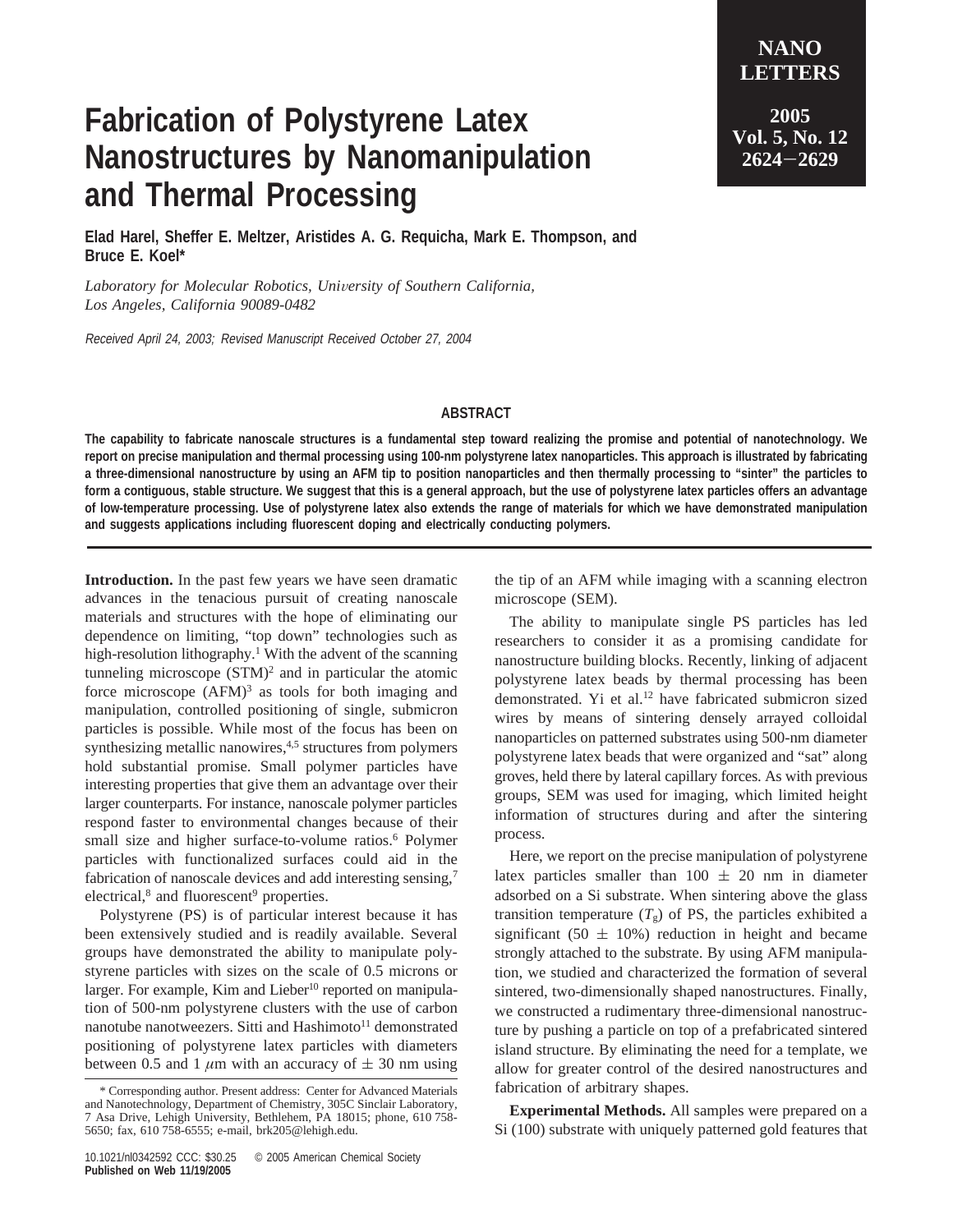were fabricated by electron-beam lithography, in order to examine identical surface areas before and after sintering. Fluorescent polystyrene (PS) beads (Molecular Probes, 100  $\pm$  20 nm in diameter) with pendent carboxylic acid functionalized groups at the surface were deposited on a thin  $(1-2 \text{ nm})$ , Poly-L-lysine (PL)-coated substrate of Si  $(100)$ with its native  $SiO<sub>2</sub>$  surface layer. After sonicating the samples for 10 min in acetone, isopropyl alcohol, and methanol consecutively, we placed the sample in an UV/ ozone chamber for 10 min to oxidize any organic residue. PL deposition (5 min of deposition followed by annealing at  $120 \pm 2$  °C for 30 min) was followed by PS (1:1000 dilution) deposition for 5 min on the sample to achieve low particle coverage. Imaging and manipulation of the deposited nanoparticles was achieved with the use of an Autoprobe CP scanning probe microscope (SPM) from TM Microscopes operated in noncontact mode in air with a triangularly shaped silicon cantilever (TM Microscopes, 13.0 Nm<sup>-1</sup> spring constant, and 340 kHz resonance frequency). The particles were manipulated by using USC's Probe Control Software (PCS) to form a desired structure. Then, the samples were heated in an oven for 10 min at  $160 \pm 2$  °C.

**Results.** We chose polystyrene (PS) as a "building block" because of its relatively low glass transition temperature  $(T<sub>o</sub>)$ , availability, and ease of modification. In addition, submicron PS particles exhibit physical properties not inherent in the bulk because of a higher surface area that subsequently lowers their  $T_g$  and melting point. SPM is an ideal analysis tool for such small systems because of its precision and its ability to work in ambient conditions without the need for elaborate vacuum and cooling systems.

Figure 1a shows an AFM image of randomly deposited polystyrene latex nanoparticles. As an imaging tool, the AFM provides more than just topographic information; it can provide insight into the chemical nature of the surface. For example, the AFM can measure lateral forces as the tip is dragged across the surface and, thus, study friction on an atomic and molecular level.13 In addition, it can provide information on adhesion and binding phenomena by measuring the force needed to break contact between the tip and sample.<sup>14</sup> If there is insufficient force binding particles to the substrate, then the particles will move when imaged by the tip of the AFM. In our case, the carboxylate-modified surface of the PS nanoparticles provides an electrostatic attraction to the amine functional groups of the PL layer, and the PS particles are stable, i.e., are not displaced laterally, when imaged.

As a manipulation tool, the AFM can provide useful information about physical characteristics such as hardness or softness of individual particles or whether two particles are physically bonded or just adjacently located and "in contact". For instance, when pushing two particles close together with the feedback off (the manipulation procedure is described in ref 15) for too long, we observed that the particles would become "entangled" and act like a dimer unit or that the particle being pushed would deform the other, behaviors indicating that the polystyrene latex nanoparticles



**Figure 1.** AFM images of PS single particles (a) before and (b) after sintering at  $160 \pm 2$  °C for 10 min. The height scale is 120 and 60 nm from black to white (above the height threshold) for images (a) and (b), respectively.

were soft and malleable. This can be explained by a relatively low degree of cross-linking between the PS polymer chains.

We used the AFM in our experiments to analyze such physical characteristics before and after thermal processing. Effects of heating randomly deposited particles at  $160 \pm 2$ °C are shown in Figure 1b. Measurement of the height of the center particle, as shown in the line scans in Figure 1 showed a 54  $\pm$  1% reduction in height, while the width showed only a  $\pm$  10% change. Although convolution of the AFM tip in the image diminishes precise quantitative analysis in the  $x$ - $y$  plane,<sup>16</sup> particle height measurements are accurate. The height reduction indicates that the polymer structure reorganized into a more densely packed configuration. One expects that polymer chain reorganization would become facile at temperatures above the  $T_{\rm g}$ , where kinetic barriers for chain migration and rearrangement can be overcome to lower the total free energy of the system and reduce the nanoparticle surface area. For larger polystyrene clusters, a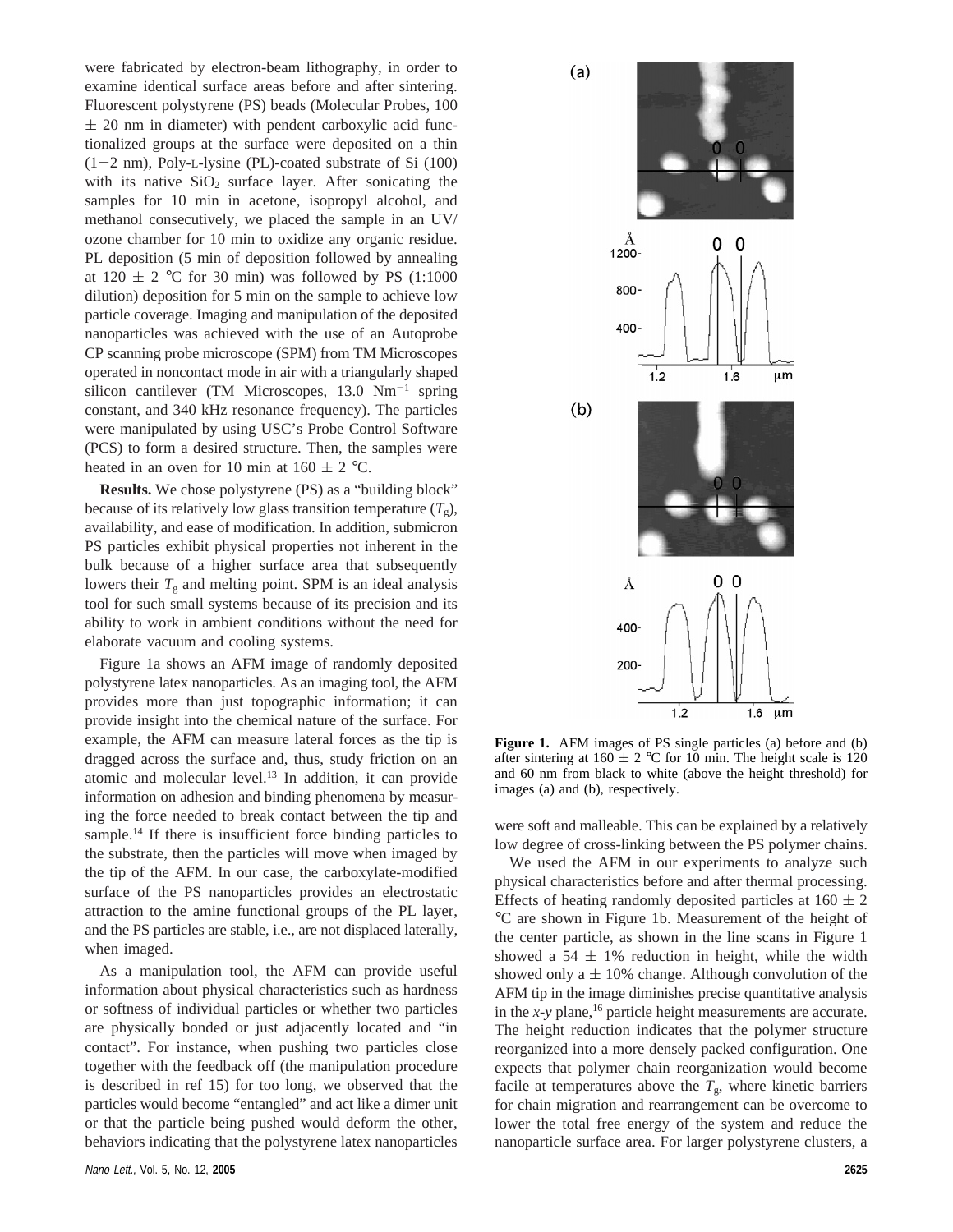value of the  $T_{\rm g}$  of 98 °C has been observed, but solvent hydration and reduced particle size would be expected to lower the  $T<sub>g</sub>$  for our PS nanoparticles to below this value. Similar height reductions of single particles were also observed at baking temperatures at or above 100 °C (at or above the  $T_g$ ) for heating times longer than 10 min.

In addition to the volume change observed because of heating, the polymer particles were more strongly adhered to the PL layer. It was no longer possible to push the particles with the tip of the AFM without deforming the spherical shape or disrupting the nanoparticles (smearing the polymer chains across the substrate). We think that this anchoring stems from condensation reactions between the carboxylic acid groups on the PS surface and amine groups of the PL to form strong amide linkages. This physical stability imparted by thermal treatment proved important for construction of a layered, three-dimensional structure, as described below.

We also examined the effects of heating constructed structures from PS nanoparticles, seeing if they behaved as did single particles. Polystyrene latex nanoparticles were manipulated using the AFM operating in noncontact mode in air as previously reported for manipulation of Au nanoparticles using our PCS.15 Figure 2b shows the results of manipulation of eight randomly deposited polystyrene latex nanoparticles (Figure 2a) to form a line. This "nanowire", nearly 1  $\mu$ m in length, had an average peak height of  $100 \pm 20$  nm. The wire structure showed increased stability, i.e., the constituent nanoparticles could not be removed easily (without deformation) from the structure using the AFM tip. Entanglement of polymer chains across the bead-bead interface, as mentioned earlier, could explain this observation. Measurements of the distance between the highest points of adjacent particles were  $90 \pm 5\%$  of the sum of the radii of the nanoparticles, which indicates that adjacent particles were in contact with one another. Figure 2c shows the same structure after sintering at  $160 \pm 2$  °C for 10 min. It is no longer possible to discern individual particles. The height showed a reduction to a more uniform value of  $62 \pm 5$  nm, although the length remained within  $95 \pm 5\%$  of the initial value. This methodology for creating wires attains uniform, thermally stable nanowires of a desired length and width in multiples of the diameter of the constituent building blocks.

Structures with more arbitrary, curved forms were also investigated. Figure 3a shows such a structure, constructed from nine polystyrene latex particles with diameters of 100  $\pm$  20 nm. By comparing the sum of the radii of two adjacent particles with the distance between peak maxima determined by peak height measurements, we concluded that particles were "in contact" with neighboring particles, although the dimers at the ends of the structure apparently have less surface area contact with the five-member backbone than between the members of the dimers or backbone themselves. Figure 3b shows the affects of heating this structure at 160  $\pm$  2 °C for 10 min. The structure split into three parts, corresponding to the two dimer units and the main fivemember unit.



**Figure 2.** (a) Randomly deposited latex nanoparticles,  $100 \pm 20$ nm in diameter, (b) eight-member, 1-*µ*m long wire after manipulation with an AFM, (c) after sintering for 10 min at  $160 \pm 2$  °C. Height measurements of the wire are  $62 \pm 5$  nm from peak to baseline.

As a practical matter in creating curved structures, a large (or reasonable) radius of curvature may be necessary to avoid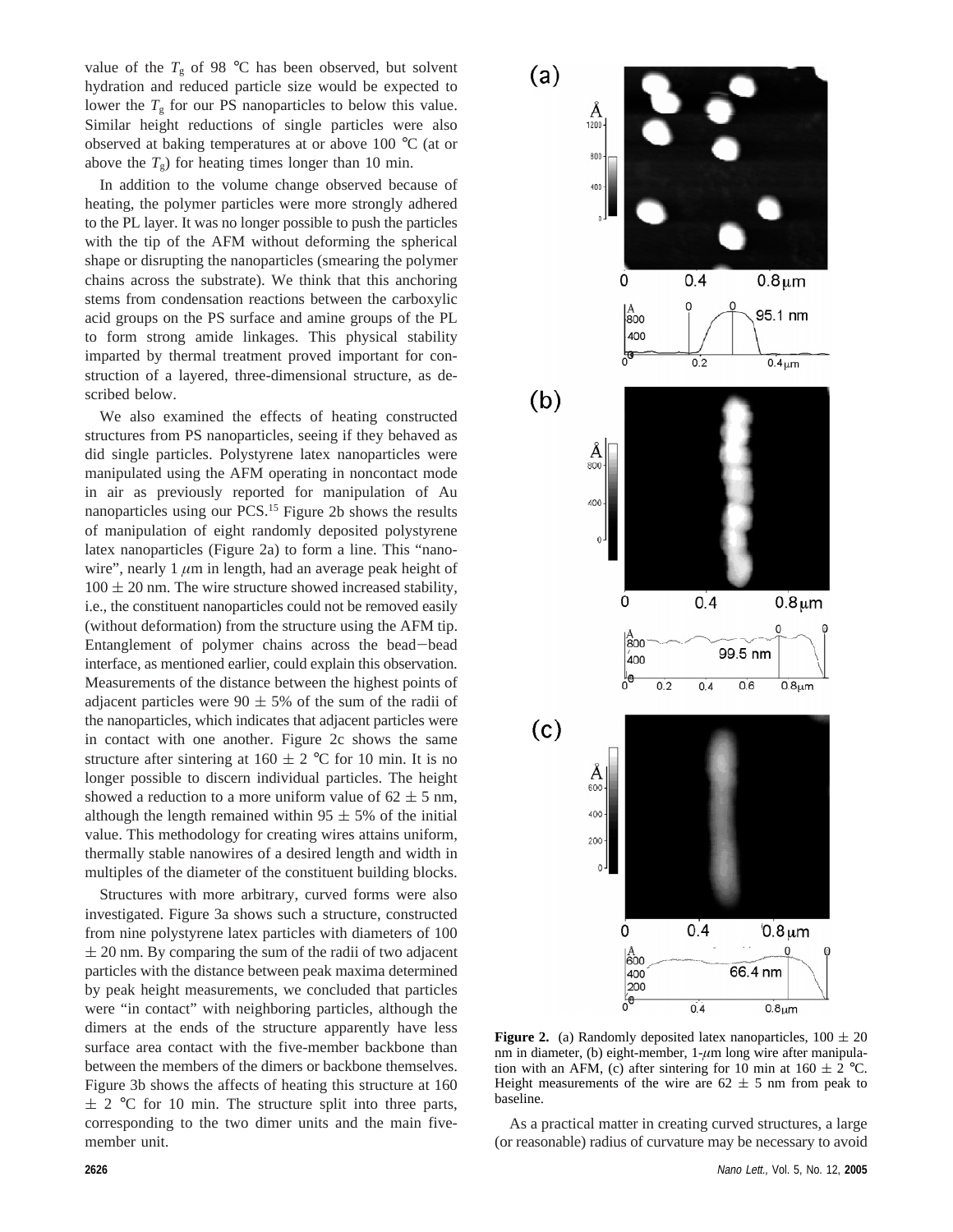

**Figure 3.** (a) AFM image of nine,  $100 \pm 20$  nm, latex particles manipulated into a curved 'C' structure prior to sintering. Image (b) shows the effect of sintering at  $160 \pm 2$  °C for 10 min. Crosssection measurements show a  $40 \pm 10\%$  reduction in height.

subsequent separation. If manipulation does not cause sufficient surface-area contact, not enough minor chains will cross the bead-bead boundary to provide enough force to hold the particles together. Because tee-structures have added stability at the tee-junction due to neighboring particles, we would predict that they would be more likely than, e.g., 45° bends, to stay intact after sintering. As with the line structure in Figure 2, this structure showed an approximately 50% reduction in height.

Understanding the mechanism involved in forming these thermally stable wires would provide insight into the optimal conditions for creating them with improved control. Previous work has reported on the sintering mechanism at the beadbead interface for large, 500-nm diameter beads.<sup>12</sup> At temperatures above the  $T_{g}$ , the polymer chains have sufficient mobility that, as time increases, the minor chain lengths of the polymer increase and eventually cross the bead-bead interface until the boundary disappears. Then, the chain migration region expands from the surface to the center of the bead and the neck expands due to viscous flow. One can imagine that a similar mechanism exists for smaller

beads, such as the ones studied here, but that even a lower thermal processing temperature suffices to provide the energy for chain migration.

We discovered that larger structures comprised of particles with varying numbers of neighbors exhibited different characteristics upon sintering than wires, which differ in that each particle has a nearly identical environment with two neighbors on either side. When larger, close-packed 2-D structures were sintered, these structures did not show any noticeable reduction in peak height when given the same heat treatment as their single-particle or wire counterparts, as shown in the upper left panel of Figure 4. This is because particles in the center of structure have a larger number of nearest neighbors than particles on the edge, with six or seven surrounding particles instead of two or three. Neighboring particles help to stabilize the center particles, reducing the driving force for reorganization. As the temperature rises above the  $T_{\rm g}$ , the agglomerate takes on a dome-like shape with a steep rise at the edges and maximum height at the center, as shown in the three-dimensional rendering in the lower right panel of Figure 4. This shape arises from the dual constraints of minimizing the particle surface area and maximizing the interactions with the PL substrate.

Taking advantage of the physical stability of islands formed by 2-D manipulation and sintering, a rudimentary three-dimensional structure was built by depositing a second layer of polystyrene latex particles on a preannealed sample, which contained a 2-D island, and then pushing a new particle on top of the island. Figure 5 illustrates this process. Once on top of an island, lone particles were stabile when imaged, but could still be manipulated subsequently with the tip of the AFM. Short heating times permanently fixed the top particle to the underlying island surface, and long heating times caused the particle to merge into the island structure as shown in Figure 5e.

In another experiment, we attempted to use this approach to fabricate fluorescent nanostructures by manipulating and sintering particles that had been doped with a fluorescent dye. Sintering at 160 °C for 10 min greatly reduced the fluorescence, limiting this procedure. Presumably, the fluorescent dye molecules agglomerate during heating and fluorescence is lost due to self-quenching.

**Outlook.** The promise of this approach for nanofabrication has been demonstrated, but further studies optimizing conditions for thermal processing and sintering based on temperature control or solvent type would be helpful. By changing the surface functionality of the particles or substrate layer, different behaviors might be exhibited. Because polystyrene is readily available, such studies can be done inexpensively and without complicated synthesis techniques. This approach could also be extended to make conductive nanowires by the use of conducting polymer beads. Generally, polymer nanoparticles require much lower temperatures to sinter than do metallic nanoclusters, and this could offer an advantage for nanofabrication. Also, the fluorescent response of sintered polystyrene latex structures may be enhanced by a more careful selection of the polymer and dye components. Finally, more complex three-dimensional structures with a height of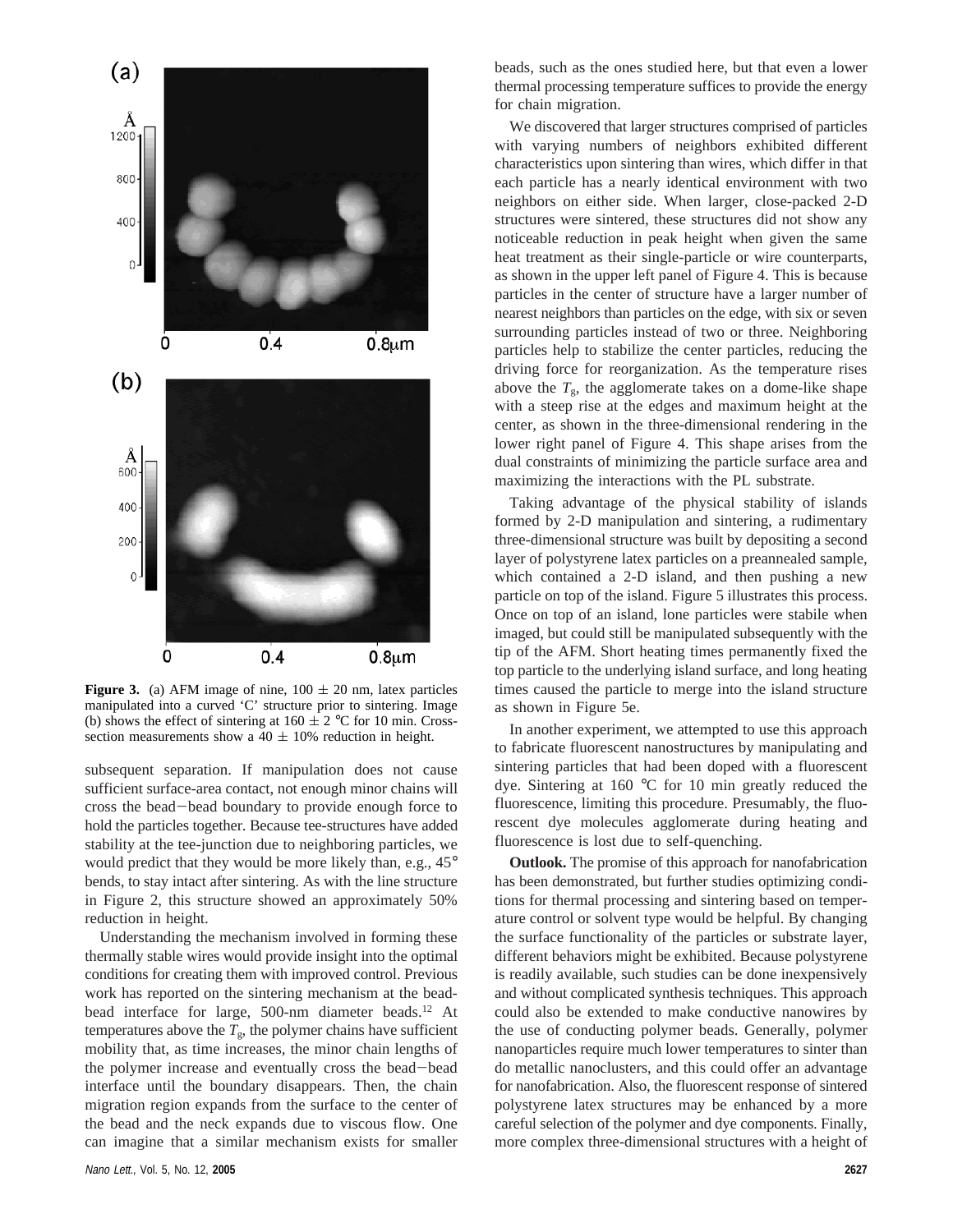

**Figure 4.** 3-D rendered image of the effects of sintering on a closely packed structure (upper left) to a stable island (lower right). AFM cross-sectional analysis show that the peak height of the structure prior to sintering was  $100 \pm 20$  nm with a length of 600  $\pm$  50 nm along its major axis and 400  $\pm$  50 nm along its minor axis. After sintering the peak height was measured at 100  $\pm$  5 nm with a length of 450  $\pm$  50 nm along the major axis and 300  $\pm$  50 nm along the minor axis.



**Figure 5.** Sequence of AFM images showing the construction of a 3-D nanostructure: (a) randomly deposited particles, (b) after manipulation, (c) after sintering at  $160 \pm 2$  °C for 10 min, (d) after a single particle is "pushed" on top of the island, (e) resintering (10 min), (f) resintering (24) h.

 $300-500$  nm comprised of many  $(3-5)$  layers seems quite feasible using this approach for layered nanofabrication.

**Conclusion.** We report on the use of an AFM as a tool for manipulating and analyzing the physical properties of polystyrene latex nanoparticles smaller than 100 nm. We investigated the changes in morphology of individual particles and two-dimensional structures formed by manipulation of several particles due to sintering, caused by heating above